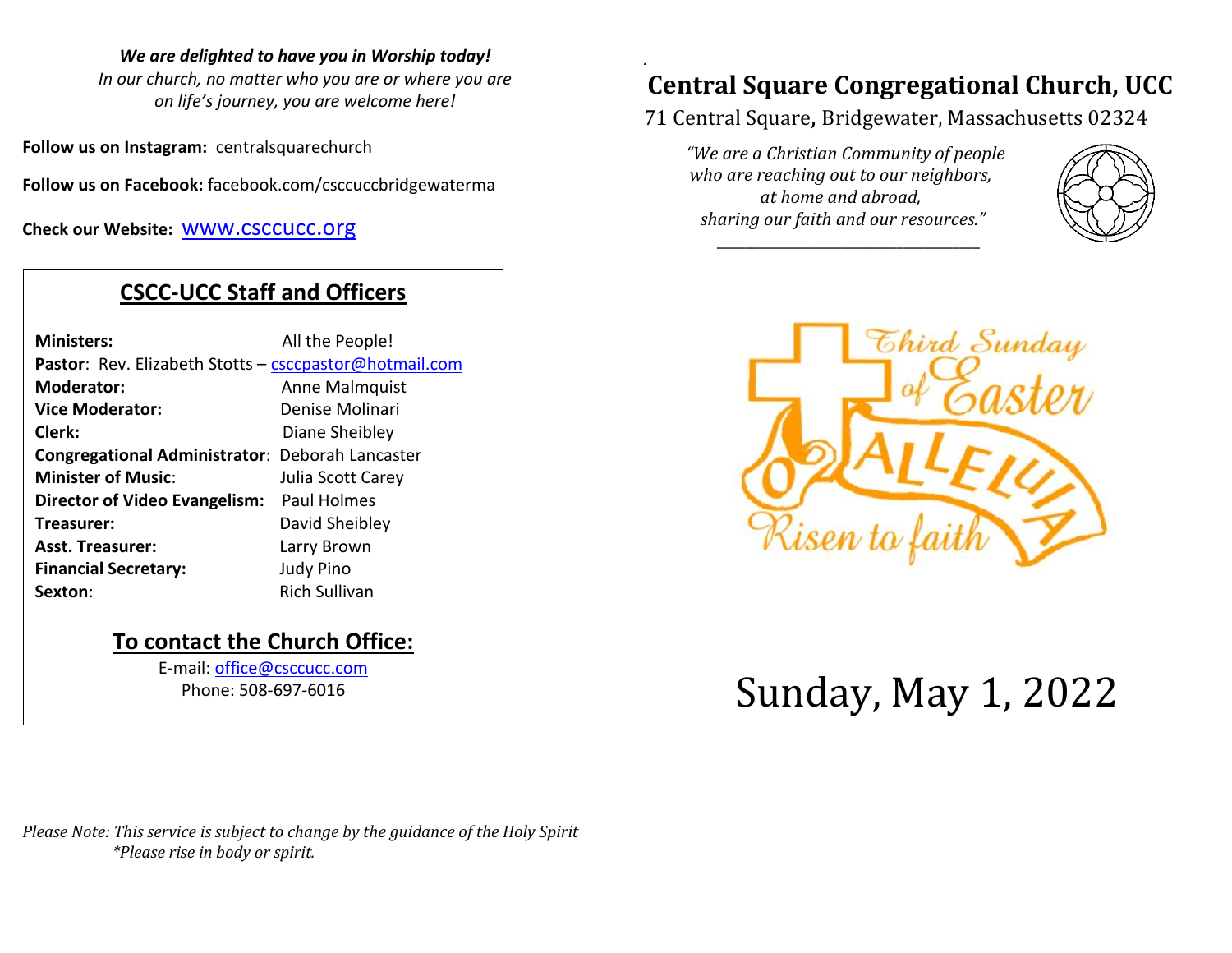#### **Prelude:** *"I Know That My Redeemer Lives"* John Carter

#### **Welcome and Announcements**

#### **Invitation to Fellowship**

*If you are new or visiting, please include your address, phone number, and e-mail address when you sign the fellowship pad at the end of the pew so that we may properly welcome you to our community.*

*Introit: "Old Irish Blessing"* Denes Agay

#### **Call to Worship**

One: Holy One, Provider **All: Our ever-present help** One: In our emptiness **All: You remind us of your presence**

- One: In your abundance
- **All: You remind us you are here**
- One: With a love that conquers death
- **All: You remind us we are yours**
- One: Holy! Holy! Holy! To the Ever-present One
- **All: Amen.**

#### **Prayer of Invocation & Confession**

One: The Risen One is with us

- **All: Holy God, Your ways are ways of justice Your ways are ways of peace Your ways are ways of love In you, our hearts are full In your ways, we will follow**
- One: Lover of Creation, Forgive us.
- **All: When we have not loved ourselves When we have not loved our neighbors When we have not followed in your ways When we have rebelled against your love**
- One: Forgive us. Engage us. Reshape our imaginations.
- **All: Trade our complacency for your courage, Our pettiness for your possibility. Our greed for your goodness Our aimlessness and for your adventure Our lives for your love**
- One: Be with us as we offer you the silent confessions of our hearts…

#### **Silent Confession**

**Assurance of God's Grace**

**Opening Hymn#253:** *"Yours Is the Glory, Resurrected One"*

**Gospel Reading: John 21:1-19 (Pew Bible pg. 883-884)**

#### **Gloria Patri**

*Glory be to the Father, and to the Son and to the Holy Ghost. As it was in the beginning, is now and ever shall be, World without end, Amen. Amen.*

| Sermon                   | "Belonging and Purpose" |                    |
|--------------------------|-------------------------|--------------------|
| <b>Musical Offering:</b> | "Sweet Belonging"       | Michele McLaughlin |

#### **Prayers**

#### **Celebrations and Concerns Prayer for All People The Lord's Prayer**

(Please use the wording that is most meaningful for you.)

*Our Father, who art in heaven, hallowed be thy name. Thy Kingdom come, thy will be done, on earth as it is in heaven. Give us this day our daily bread and forgive us our sins, as we forgive those who sin against us. And lead us not into temptation, but deliver us from evil. For thine is the kingdom, the power and the glory forever. Amen.*

#### **Service of Communion**

**Communion Hymn #332:** *"As We Gather at Your Table"* **Invitation Words of Institution and Prayer of Consecration Sharing the Bread and the Cup** *(Communion at CSCCUCC is Open Table. All are welcome. The elements are gluten free and non-alcoholic.)* **Prayer of Thanksgiving Closing Hymn #255:** *"Jesus, Sovereign, Savior*

**Benediction**

**Postlude:** "Toccata on Thine is the Glory" Gordon Young